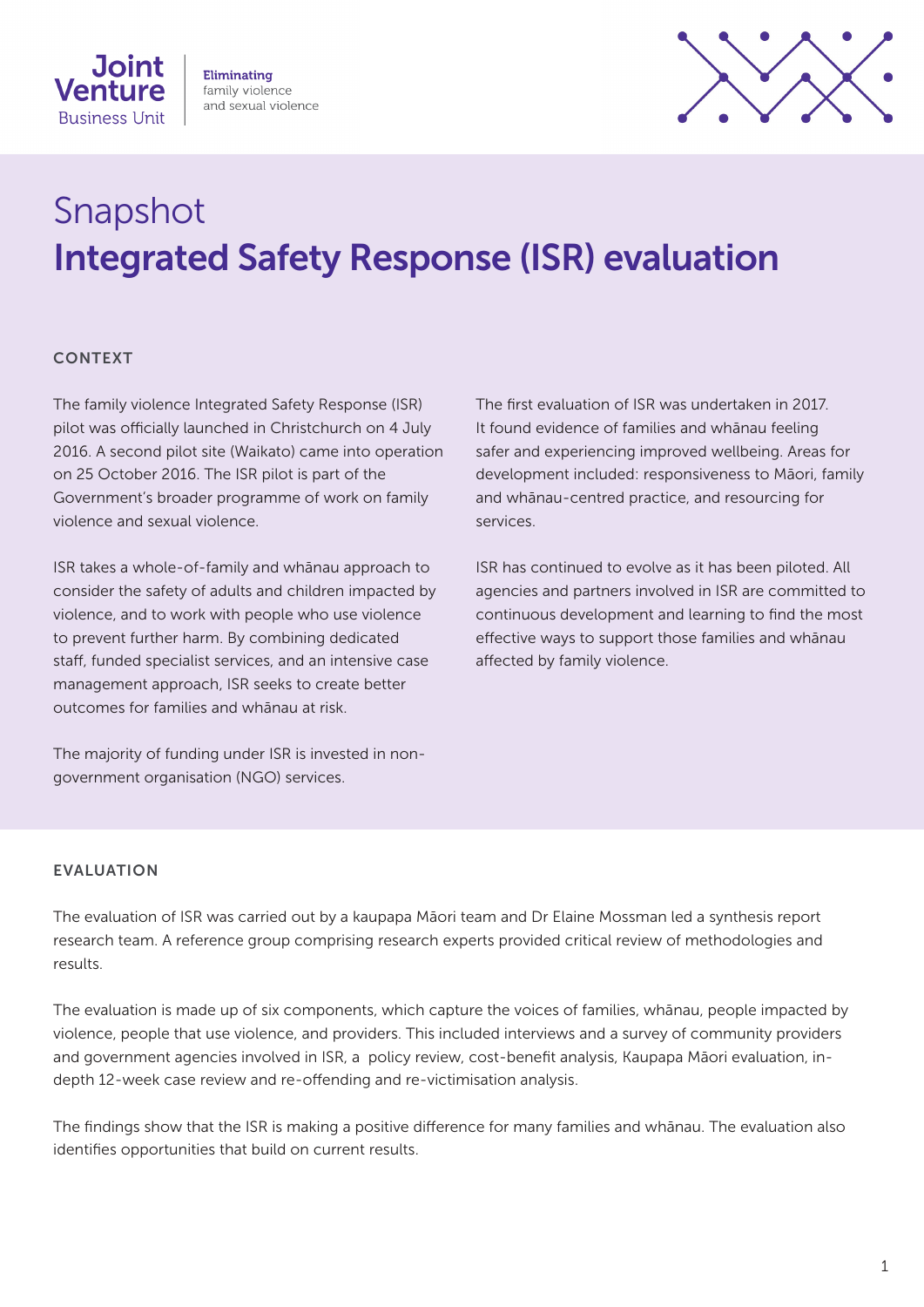



#### FINDINGS

# The distinct features that define ISR, relative to other family violence crisis response systems, are better understood

These include:

- Daily triage of all new episodes of family violence
- The whole of family and whānau approach that includes a focus on the perpetrator, whilst ensuring the safety of victims and children is paramount
- Government mandate and ring-fenced funding to deliver ISR, which has resulted in strong and enduring participation by government agencies
- Provision of a dedicated team of staff to oversee operations
- Funding of community-based specialist positions to provide outreach and intensive short-term safety work
- A purpose-built electronic case management system that tracks tasks and enables information sharing.

The model's multiple elements and functions have been designed to work as an integrated package. Selectively implementing some elements, while dispensing with others, was seen as likely to significantly 'dilute' the effectiveness of the model.

## The ISR model is effective

Evidence strongly supports the conclusion that ISR delivers an improved service response for families and whānau.

This was evident in:

• Rapid responses routinely being made to victims, family and whānau, enabled especially by the 7 days a week triage, multi-agency participation, and efficient sharing of information

88% of survey respondents believed ISR information sharing kept families and whānau safer.

88% of survey respondents reported collaborative working and trusting relationships were "better" or "much better" with ISR

• More effective outreach by specialist ISR workers offering greater opportunity for individuals, families and whānau to consider and accept support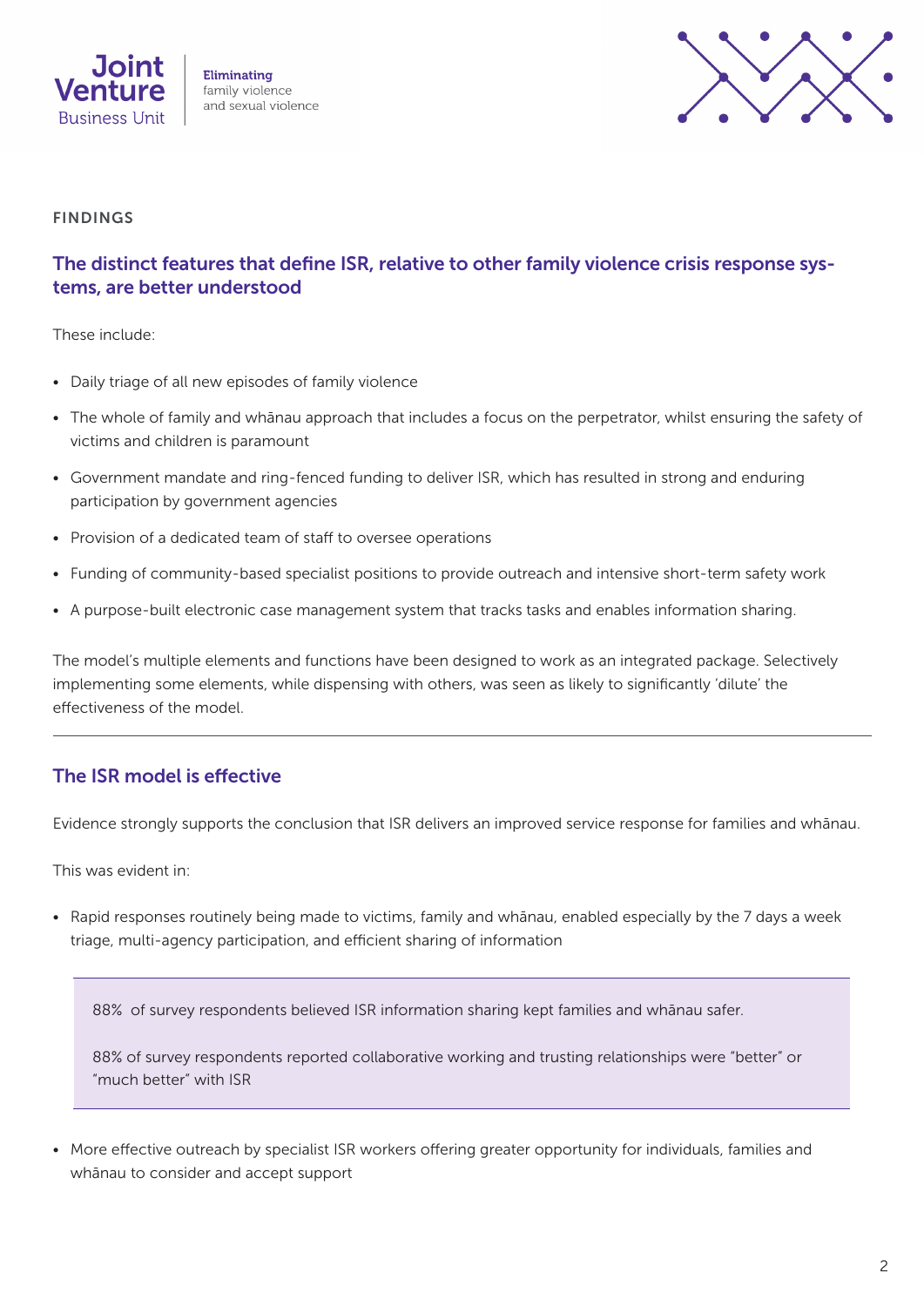



• Better access to the support services, brought about through improved relationships and connections among ISR partners (community and government)

Of those that initally engaged, at least 73% of people that had experienced violence received support, including: safety alarms, safe housing, counselling, legal support, parenting programmes, safety programmes, alcohol and drug programmes, and mental and physical health support (based on the 12-week case review).

The evaluation found evidence of improvement in wellbeing as a result of this support. Self-report assessments post-ISR indicated families and whānau felt safer and were better connected to support networks. More families and whānau were enacting their safety plans, as indicated by statistically significant increases in reporting of repeat low-level family violence to Police.

Some indications of reduced rates of family violence behaviour following ISR were found, and included the following:

• Significant reductions in self-reported exposure to all forms of family violence post-ISR, including victim's experiences of physical harm, and children witnessing family violence

Particularly encouraging is a 48% relative reduction in children witnessing or being exposed to family violence (based on analysis of Support Service data).

- Evidence of reduced risk of continued use of violence amongst perpetrators receiving support, reflected in their confidence in their ability to manage anger and maintain respectful relationships (based on a combination of self-report and support worker assessment)
- Māori impacted by violence living within one of the ISR sites had an 18% reduction in family violence offence related re-victimisation compared to matched controls from non-ISR sites.

# Overall, there is 'good' evidence that ISR is responsive to Māori when assessed against the Whānau-Centred Delivery Model

On a 5-point scale from 'poor' to 'excellent', the Kaupapa Māori researchers found there was:

- 'Good' evidence of effective relationships that benefit whānau
- 'Very good' evidence of whānau rangatiratanga
- 'Very good' evidence of Kaupapa Māori partners having a culturally competent workforce
- 'Good' evidence that ISR strives to operate within a whānau-centred approach
- 'Good' evidence that funding, contracting and policy arrangements are now more responsive to the needs of Kaupapa Māori partners and, in turn, whānau.